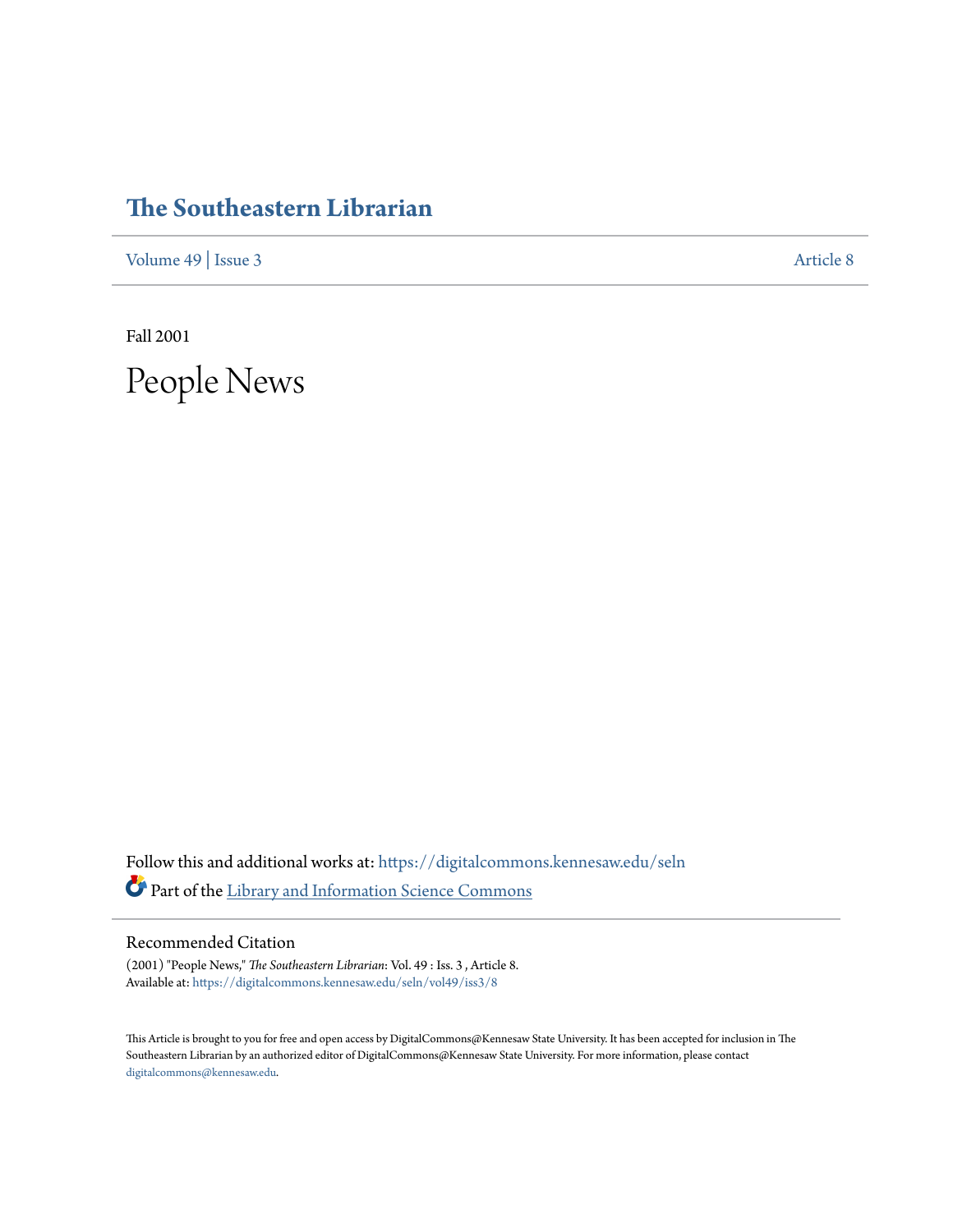## **People News**

Mary Edna Anders of Northport Alabama passed away on October 18, 2001. She received degrees from the University of Alabama, University of North Carolina and Columbia University. She held positions in library and information science areas in several universities in the Southeast, retiring as Principal Research Scientist from the Georgia Tech Research Institute in 1981. Ms. Anders was a former recipient of SELA's Mary V. Rothrock Award.

Joanne Bellovin is the new Director of the Central Florida Community College Library. Most recently, she was director of the Santa Fe Community College Library (Florida).

Daniel Timothy Buggs has been appointed manager of the Model City branch of Miami-Dade Public Library System

John Clemons, associate director of the Emory University Division of Library and Information Management and a member of the faculty of the division from 1966 until the division closed in 1988, died Monday, May 7, 2001. John stayed on for a year or more after the official closing of the division to assist alumni of the school in their requests, to close up accounts, and to assemble the school's records, which are now part of the University Archives.

Lauren Corbett has accepted the position of Acquisitions Team Leader for the General Libraries of Emory University. She began September 17, 2001. Lauren comes to Emory from Old Dominion University where she served as Serials Services Librarian. Lauren received her MLIS from University of North Carolina at Greensboro and her B.A. in French from Davidson College.

Minnie H. Dunbar, former reference librarian at Florida International University in Miami, died July 29 of a brain aneurysm.

David Faulds joined the General Libraries of Emory University as the Special Collections Cataloger on January 2, 2002. He comes to Emory from the Beinecke Rare Book and Manuscript Library at Yale University where he served as catalog librarian. David has held a variety of other positions including serving as Rare Books Cataloger at St. Edmund Hall at Oxford University in Oxford England. He

received his MLS from North Carolina Central University.

Cris Ferguson (M.S., University of Tennessee, B.A. University of Richmond) has been named Assistant Professor/Serials Librarian at Mississippi State University Libraries.

The Louisiana State Library is pleased to announce that Ferol Foos has accepted the position of Louisiana State Recorder of Documents, replacing Stacey Hathaway-Bell who left for a job at the Texas State Library. She will begin working in the Recorder's Office November 13. Ms. Foos has spent most of her professional career as librarian at Albemarle/Ethyl Corporation. Ferol has held many leadership roles in SLA and LLA, and has been honored with the SLA "Becky" Award and the LLA Subject Specialist Lucy B. Foote Award

Michelle Marie (Shellie) Foss has joined the reference staff at the University of Central Florida Libraries in Orlando. She received her MLS from Kent State and was most recently the Director of Corporate Information Services at Christian & Timbers in Cleveland, Ohio.

Virginia O. "Voggie" Grazier, 85, of Fernandina Beach, retired head librarian of the Fernandina Beach Public Library, died Nov. 10 at Shands Hospital, Jacksonville. A native of Boston, Mrs. Grazier had resided in Nassau County since 1971. She earned her masters in library science from Florida State University and served as acting state librarian in 1971.

Jill Grogg (M.S., University of Tennessee, M.A., University of Mississippi, B.A. University of Tennessee at Chattanooga) has been named Assistant Professor/Instruction Services Librarian at Mississippi State University Libraries.

Mary Anne Hodel was appointed director of the Orange County (Florida) Library System in August. Ms. Hodel was previously director of the Ann Arbor, Michigan District Library. The Orange County Library District serves most of the metropolitan Orlando area through its main downtown library and 13 branches. It has a \$22.7 million budget and employs over 300 persons.